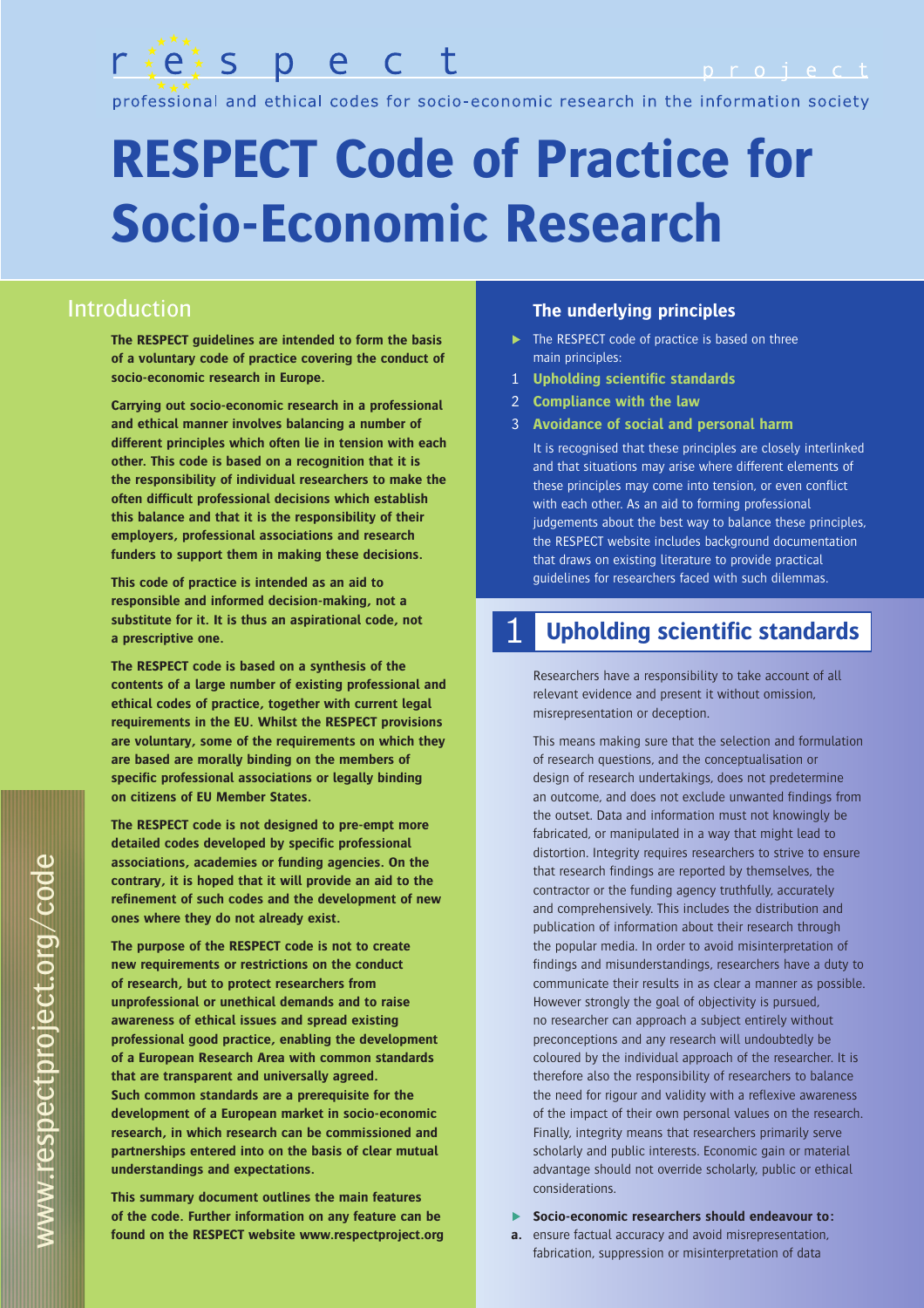- **b.** take account of the work of **colleagues**, including research that challenges their own results, and acknowledge fully any debts to previous research as a source of knowledge, data, concepts and methodology
- **c.** critically question authorities and assumptions to make sure that the selection and formulation of research questions, and the conceptualisation or design of research undertakings, do not predetermine an outcome, and do not exclude unwanted findings from the outset
- **d.** ensure the use of appropriate methodologies and the availability of the appropriate skills and qualifications in the research team
- **e.** demonstrate an awareness of the limitations of the research, including the ways in which the characteristics or values of the researchers may have influenced the research process and outcomes, and report fully on any methodologies used and results obtained (for instance when reporting survey results, mentioning the date, the sample size, the number of non-responses and the probability of error)
- **f.** declare any conflict of interest that may arise in the research funding or design, or in the scientific evaluation of proposals or peer review of colleagues' work
- **g.** report their qualifications and competences accurately and truthfully to contractors and other interested parties, declare the limitations of their own knowledge and experience when invited to review, referee or evaluate the work of colleagues, and avoid taking on work they are not qualified to carry out
- **h.** ensure methodology and findings are open for discussion and full peer review
- **i.** ensure that research findings are reported by themselves, the contractor or the funding agency truthfully, accurately, comprehensively and without distortion. In order to avoid misinterpretation of findings and misunderstandings, researchers have a duty to seek the greatest possible clarity of language when imparting research results.
- **j.** ensure that research results are disseminated responsibly and in language that is appropriate and accessible to the target groups for whom the research results are relevant
- **k.** avoid professional behaviour likely to bring the socio-economic research community into disrepute
- **l.** ensure fair and open recruitment and promotion, equality of opportunity and appropriate working conditions for research assistants whom they manage, including interns/stagiaires and research students
- **m.** honour their contractual obligations to funders and employers
- **n.** declare the source of funding in any communications about the research.

# 2 **Compliance with the law**

In general, socio-economic researchers should comply with the laws of the countries in which they are based or in which they are carrying out research. In the case of international collaborations or online research, the laws of additional countries may also apply. Researchers have a duty to ensure that their work complies with any relevant legislation. Two areas of law (data protection law and intellectual property law) are particularly relevant for the conduct of research, especially research involving human subjects, and researchers should acquaint themselves with the relevant national and international provisions.

#### 2.1 **Data protection**

#### 2.1.1 **Legal requirements**

Socio-economic research often involves the collection and other further processing of personal data. The **processing** of personal data is regulated by law, and researchers have therefore to comply with the relevant national legislation of the current Member States of the European Union that implement the European Directive 95/46/CE.

- **In order to comply with the terms of the data protection law, researchers should:**
- **a.** find out whether the processing will include personal data (ie, not just confidential data but any data related to an identifiable individual)
- **b.** examine which national law applies, especially in international co-operations
- **c.** determine who will be the person responsible for the processing (the controller)
- **d.** collect the data only for specified, explicit and legitimate purposes
- **e.** collect only data that are adequate, relevant and not excessive with regard to the purpose of the processing
- **f.** keep the data accurate and, where necessary, keep them up-to-date
- **g.** process the data fairly and lawfully
- **h.** in general, not keep data longer than necessary according to the purpose of the processing and when the purpose is achieved, or destroy or render the data anonymous. In some countries, where personal data may be kept for longer periods for historical, statistical or scientific use, researchers may keep them longer if all the conditions for this longer storage are fulfilled.
- **i.** not further process the data in a way incompatible with the initial purpose(s). If the data are further processed for scientific or statistical purposes, researchers should comply with requirements regarding the re-use of personal data
- **j.** respect the conditions regarding the legitimacy of the processing, bearing in mind that to qualify as legitimate it must meet one of the social justifications laid down by the law
- **k.** comply with the information duty towards data subjects to provide information on the identity, address of the controller, purpose of the processing, and other information stipulated by law unless an exemption is provided by the law
- **l.** comply with duties towards National Data Protection Authorities by providing the required information regarding the planned processing and, where relevant, obtaining prior consent, unless an exemption is provided by the law
- **m.** respect the rights of data subjects to access personal data, rectify incomplete or inaccurate data, and to object to the processing under the stipulated circumstances
- **n.** take technical and organisational measures to ensure the security and confidentiality of personal data (including encryption where necessary)
- **o.** comply with the conditions for communication of personal data to third parties or recipients, bearing in mind that it is only lawful to transfer data if the purpose is compatible with that for which the data were originally collected
- **p.** refrain from transferring personal data outside the European Economic Area except where an adequate level of protection has been acknowledged by the European Commission or if not, except if the legal conditions provided by the relevant law are respected.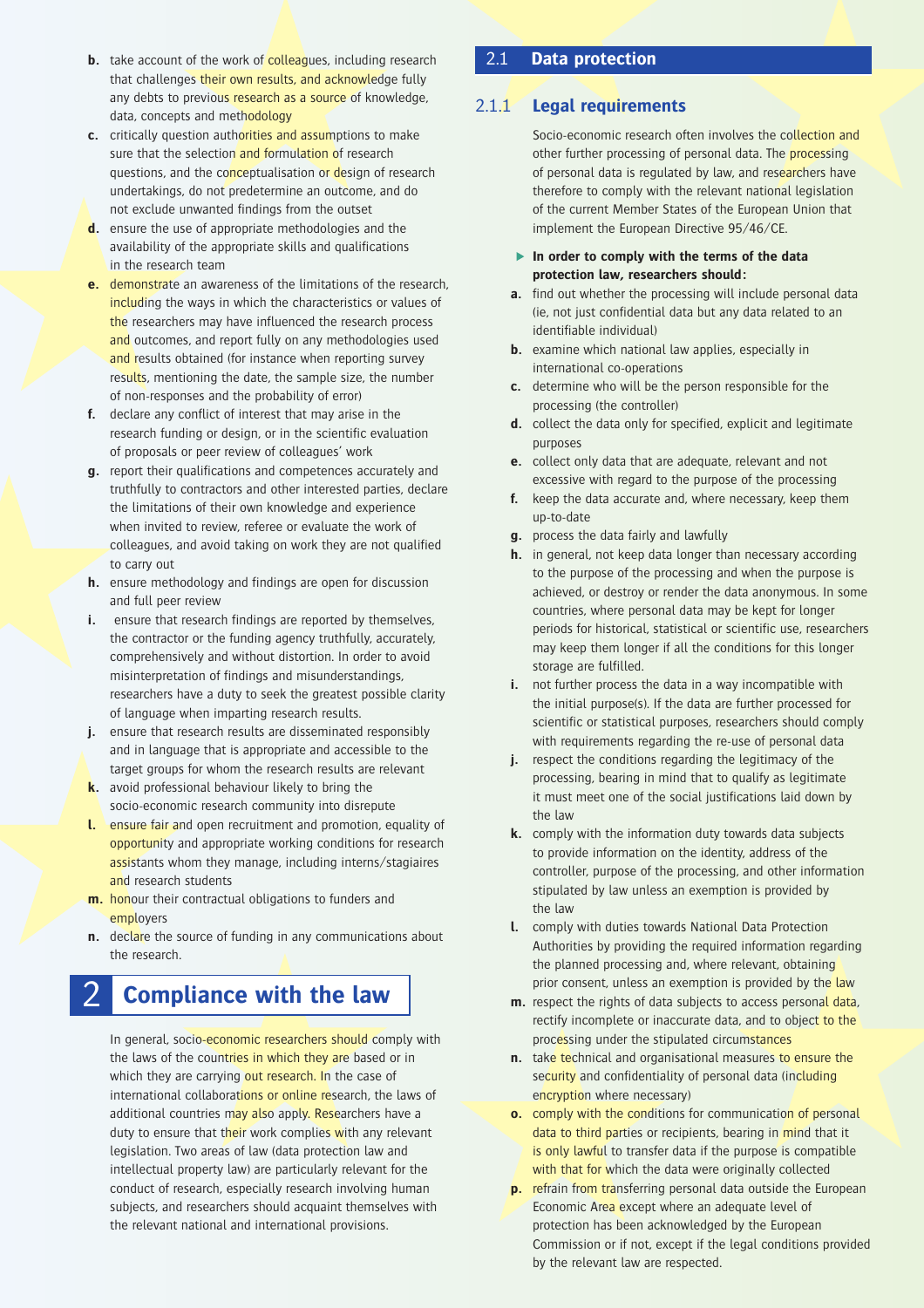#### 2.1.2 **Good practice**

- **Good practice, as embodied in existing professional codes, lays out the following principles, which aim at ensuring the security and confidentiality of personal data.**
- **a.** Researchers in socio-economic studies are obliged to protect personal data, ie information on identifiable individuals. In order to prevent misuse of data, data are to be stored properly and adequately (eg, by storing information through which individuals can be identified, separately from the remaining research material). Particular caution is necessary in this context with regard to the risks posed by electronic data processing and data transfer.
- **b.** Researchers should respect the anonymity, privacy and confidentiality of individuals participating in the research, and ensure that the presentation of data and findings does not allow the identity of individuals participating in a study, or informants, to be disclosed or inferred. Researchers should also ensure that this is also the case in the presentation of findings by contractors, funding agencies or colleagues. In cases where disclosure of the identity of a subject (whether an individual or an organisation) is central and relevant to the research, such confidentiality cannot always be guaranteed. In such cases the problem should be addressed in open discussion with research subjects, with the aim of obtaining informed consent to any disclosure.

The security and confidentiality of data is only one aspect of data protection; the other legal requirements are still compulsory. Therefore, research should be conducted in accordance with all the principles of the applicable national data protection legislation.

Before embarking on the collection of any personal data, researchers should take into account the duties and conditions of processing, make an analysis of the processing envisaged, identify the operations which will be involved, and the level of sensitivity of the data, in order to assess the lawfulness of the exercise.

#### 2.2 **Intellectual property**

European directives on intellectual property converge with professional good practice in requiring researchers to pay attention to ensuring necessary permissions, correct attribution of authorship, acknowledgement of sources, correctness of references and the avoidance of plagiarism.

#### 2.2.1 **Legal requirements**

Wherever practicable, intellectual property rights should be explicitly addressed in contracts covering the conduct of socio-economic research, whether these are funding contracts, partnership agreements or employment contracts.

- **In accordance with European directives and national legislation on intellectual property rights, the following questions and principles should be taken into account when conducting socio-economic research:**
- **a.** recognising the relevance of intellectual property rights to socio-economic research
- **b.** taking due account of the fact that (especially in an online environment and/or international co-operations) several national laws might be applicable that differ substantially from the regulations in the researcher's home country
- **c.** paying due respect to the fact that material used in socio-economic research is predominantly protected by intellectual property rights such as copyright, database and software protection
- **d.** ascertaining which acts within typical research conduct are unacceptable without (statutory or contractual) permission due to rights being reserved for the author under intellectual property legislation (as named above)
- **e.** realising how exceptions/exemptions/limitations supersede individual permission for certain acts of socio-economic research under certain conditions
- **f.** understanding how to use licences and assignments of rights when creating or using material protected as intellectual property
- **g.** taking into account how employment contracts might affect intellectual property
- **h.** realising the consequences of copyright infringements.
- **In order to comply with intellectual property law, socio-economic researchers should:**
- **a.** find out to what extent questions of intellectual property rights (copyright, database and software protection) are concerned in the particular research activity
- **b.** examine which countries' laws apply, especially in international co-operations and when using the Internet
- **c.** assume that any material created or used in socio-economic research might be intellectual property and consider protection before using it
- **d.** realise that many ways of using protected material such as reproduction by down-/upload or by paper/digital copies, publication, making material available on the Internet, alteration (eg for online format etc.)  $-$  are generally reserved for a rightsholder and find out when permission is therefore (in principle) required
- **e.** when relying on legal permission (like the exceptions for quotation, research or 'fair use') for any particular conduct, consider carefully the respective extent and conditions
- **f.** if a planned activity is not clearly covered by statutory permissions (eg, quotation rights) identify the rightsholder and conclude authorising contracts (transfer/assignment of rights/license agreements). Ascertain that the permission covers explicitly all relevant aspects  $-$  among them the description of type, extent, duration, environment (such as online) of the intended use, any preparatory or subsequent acts, rights involved, responsibility for possible infringements, remuneration etc.
- **g.** where several parties are involved (researchers, assistants, funding parties, employment situations in institutes, enterprises, universities) ensure explicit consensus among parties in advance, about rights matching the intended use.

#### 2.2.2 **Good practice**

- **Good practice in relation to intellectual property goes beyond the bare legal requirements. Existing professional codes lay out the following principles.**
- **a.** In principle, authorship is reserved for those researchers who have made a significant intellectual contribution to a research project, the writing of a research report or another scholarly piece of work. Seniority and position in a research institution's hierarchy alone is not sufficient for authorship. Honorary authorship is unacceptable. In cases where several persons collaborate on a research project or publication, the

# the RESPECT Code of Practice